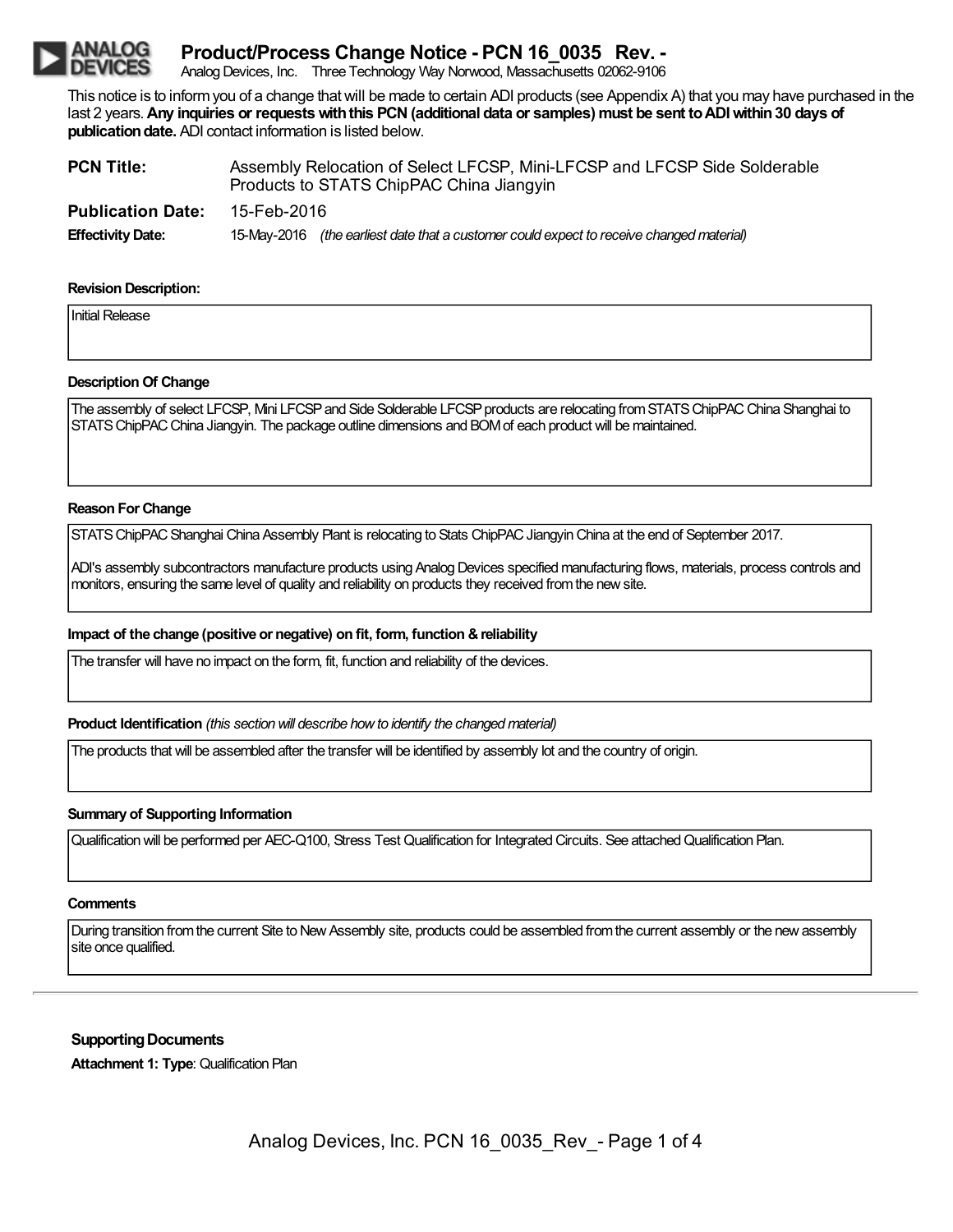## **Attachment 2: Type**: Qualification Plan

ADI\_PCN\_16\_0035\_Rev\_-\_Qual Plan Summary for Mini-LFCSP.pdf

## **Attachment 3: Type**: Qualification Plan

ADI\_PCN\_16\_0035\_Rev\_-\_AutomotiveQual Plan Summary for LFCSP\_SS.pdf

|           | For questions on this PCN, please send an email to the regional contacts below or contact your local ADI sales representatives. |  |                                      |                         |                                            |
|-----------|---------------------------------------------------------------------------------------------------------------------------------|--|--------------------------------------|-------------------------|--------------------------------------------|
| Americas: | PCN Americas@analog.com                                                                                                         |  | <b>Europe:</b> PCN Europe@analog.com | Japan:<br>Rest of Asia: | PCN Japan@analog.com<br>PCN ROA@analog.com |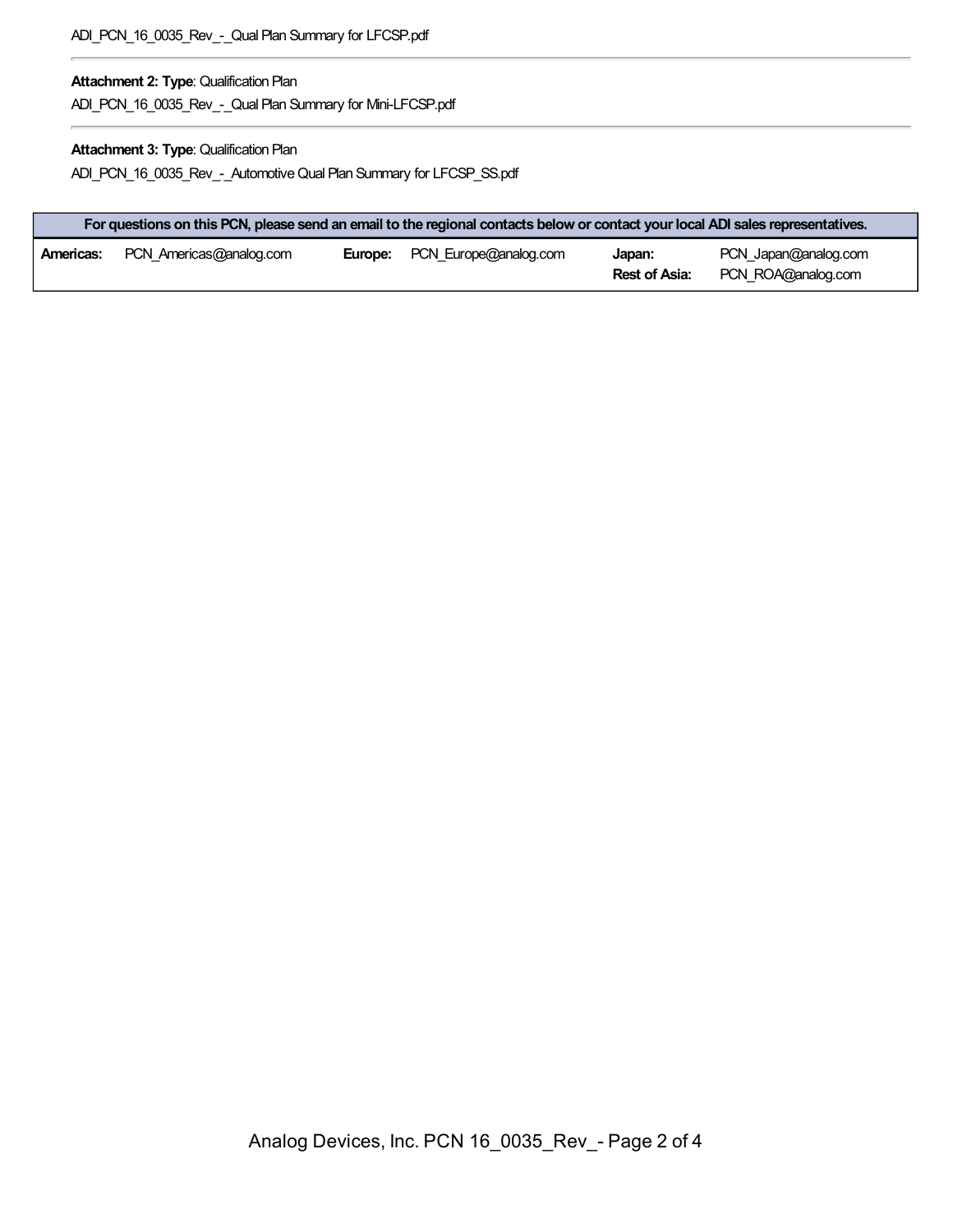| <b>Appendix A - Affected ADI Models</b>                           |                               |                               |                              |                               |  |  |
|-------------------------------------------------------------------|-------------------------------|-------------------------------|------------------------------|-------------------------------|--|--|
| Added Parts On This Revision - Product Family / Model Number (76) |                               |                               |                              |                               |  |  |
| AD2403 / AD2403KCPZ                                               | AD2410 / AD2410KCPZ           | AD2410W / AD2410WCCSZ         | AD2410W / AD2410WCCSZ-RL     | AD2410W / ADW95144Z-21        |  |  |
| AD590 / AD590JCPZ-R5                                              | AD590 / AD590JCPZ-RL7         | AD7091R / AD7091RBCPZ-RL      | AD7091R / AD7091RBCPZ-RL7    | AD7683 / AD7683ACPZRL7        |  |  |
| AD7683 / AD7683BCPZRL7                                            | AD8218 / AD8218BCPZ-RL        | AD8310 / AD45241Z-R7          | AD8351 / AD8351ACPZ-R7       | AD9102 / AD9102BCPZ           |  |  |
| AD9102 / AD9102BCPZRL7                                            | AD9106 / AD9106BCPZ           | AD9106 / AD9106BCPZRL7        | AD9117 / AD9117BCPZN         | AD9117 / AD9117BCPZNRL7       |  |  |
| AD9554-1 / AD9554-1BCPZ                                           | AD9554-1 / AD9554-1BCPZ-REEL7 | ADAR7251 / ADAR7251WBCSZ      | ADAR7251 / ADAR7251WBCSZ-RL  | ADF41020 / ADF41020BCPZ       |  |  |
| ADF41020 / ADF41020BCPZ-RL7                                       | ADF4150 / ADF4150BCPZ         | ADF4150 / ADF4150BCPZ-RL7     | ADF4150HV / ADF4150HVBCPZ    | ADF4150HV / ADF4150HVBCPZ-RL7 |  |  |
| ADF4151 / ADF4151BCPZ                                             | ADF4151 / ADF4151BCPZ-RL7     | ADF5000 / ADF5000BCPZ         | ADF5000 / ADF5000BCPZ-RL7    | ADF5001 / ADF5001BCPZ         |  |  |
| ADF5001 / ADF5001BCPZ-RL7                                         | ADF5002 / ADF5002BCPZ         | ADF5002 / ADF5002BCPZ-RL7     | ADF7021 / AD45208Z-RL        | ADF7021 / ADF7021BCPZ         |  |  |
| ADF7021 / ADF7021BCPZ-RL                                          | ADF7021 / ADF7021BCPZ-RL7     | ADF7023-J / ADF7023-JBCPZ     | ADF7023-J / ADF7023-JBCPZ-RL | ADG1401 / ADG1401BCPZ-REEL7   |  |  |
| ADG1419/ADG1419BCPZ-REEL7                                         | ADG721 / ADG721ACPZ-REEL7     | ADL5201 / ADL5201ACPZ-R7      | ADL5202 / ADL5202ACPZ-R7     | ADL5566 / ADL5566ACPZ-R7      |  |  |
| ADL5721 / ADL5721ACPZN-R7                                         | ADL5723 / ADL5723ACPZN-R7     | ADL5724 / ADL5724ACPZN-R7     | ADL5725 / ADL5725ACPZN-R7    | ADL5726 / ADL5726ACPZN-R7     |  |  |
| ADL5903 / ADL5903ACPZN-R7                                         | ADL5903 / ADL5903SCPZN-R7     | ADL5906 / ADL5906ACPZN-R7     | ADL5906 / ADL5906SCPZN-R7    | ADL6010 / ADL6010ACPZN-R7     |  |  |
| ADL6010 / ADL6010SCPZN-R7                                         | ADRF6518/ADRF6518ACPZ-R7      | ADRF6620 / ADRF6620ACPZ-R7    | ADRF6820 / AD45242Z-R7       | ADRF6820 / ADRF6820ACPZ-R7    |  |  |
| ADUC7020 / ADUC7020BCPZ62                                         | ADUC7020 / ADUC7020BCPZ62-RL7 | ADUC7020 / ADUC7020SRTZ       | ADUC7023/AD70/001Z-0RL       | ADUC7023/AD70/003Z-0R7        |  |  |
| ADUC7023 / ADUC7023BCP6Z62I                                       | ADUC7023 / ADUC7023BCP6Z62IR7 | ADUC7023 / ADUC7023BCP6Z62IRL | ADUC7023 / ADUC7023BCPZ62I   | ADUC7023 / ADUC7023BCPZ62I-R7 |  |  |
| ADUC7023 / ADUC7023BCPZ62I-RL                                     |                               |                               |                              |                               |  |  |